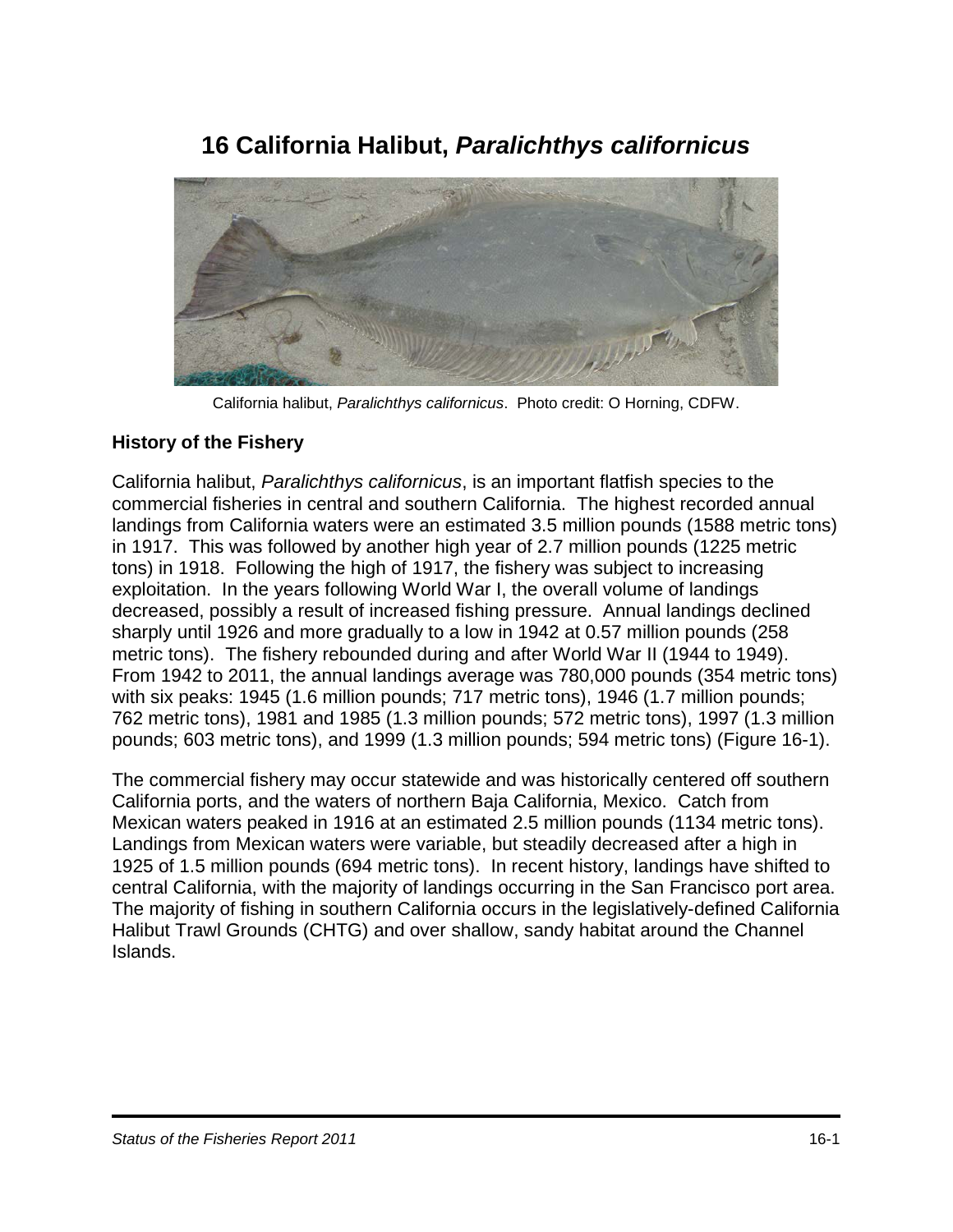

Figure 16-1. California halibut commercial landings, 1916-2011. Data source: California Department of Fish and Wildlife (Department) catch bulletins (1916-1983) and Commercial Fisheries Information System (CFIS) data (1984-2011), all gear types combined**.**

The three principle commercial gears used to catch California halibut are otter trawl, set gill net, and hook-and-line. The trawl fishery began in 1876 with the introduction of the paranzella net in the San Francisco Bay area. This early trawl net was towed by two sail boats. Eventually wind-powered vessels were replaced by steam, then combustion engines. The two-vessel method of towing a net remained until the 1940s, when single vessels began towing and hauling their own nets. The current California halibut trawl fleet ranges from small (29 feet; 9 meters) to larger (71 feet; 22 meters) vessels with a typical crew size ranging from one to three.

Various prohibitions on bottom trawling within state waters have been in effect since 1915 with some exceptions, one of these being the CHTG. Created in 1971, the CHTG by definition encompass an area 1 to 3 nautical miles (1.8 to 5.6 kilometers) from shore between Point Arguello (Santa Barbara County) and Point Mugu (Ventura County). The CHTG are closed to trawling from March 15 through June 15, and are subject to special trawl gear restrictions. In addition to the seasonal closure and gear restrictions, several areas within the CHTG are permanently closed to trawling. In 2004, Senate Bill 1459 prohibited trawling in all State waters except those in the CHTG. Within the CHTG, vessels are required to use "Light Touch Trawl Gear" with a minimum cod-end mesh size of 7.5 inches (19 centimeters) (Title 14 CCR §124(b)). A California Halibut Bottom Trawl Vessel Permit (CHBTVP) issued by the Department is required to target California halibut with trawl gear and to fish in the CHTG. Fishermen with a federal groundfish trawl permit who do not have a CHBTVP may land up to 150 pounds (68 kilograms) of California halibut caught during a groundfish trip in federal waters.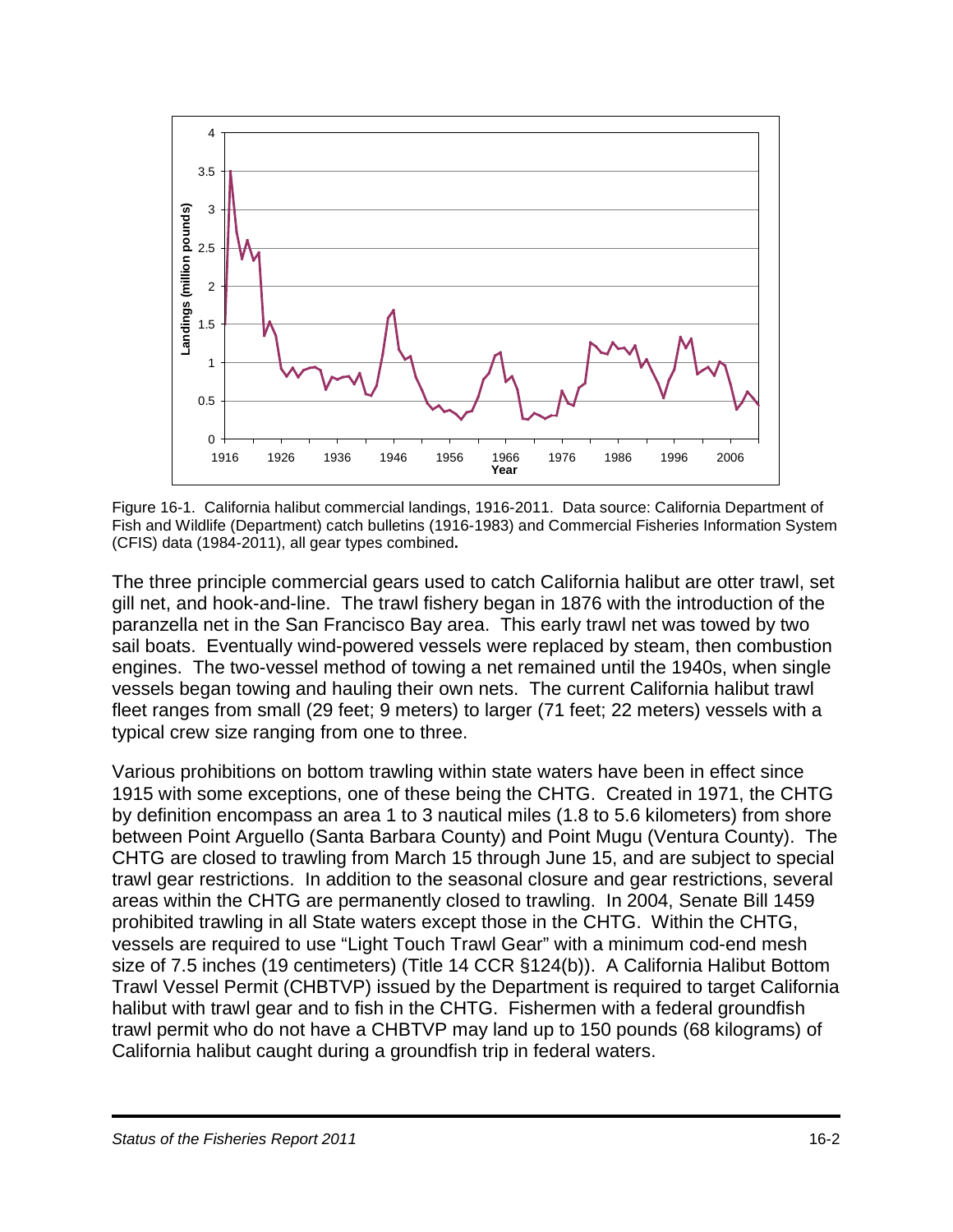As a result of Senate Bill 1459, trawl fishing in Monterey Bay, which is entirely within state waters, was prohibited. This area, particularly the northern section, was historically trawled for at least 75 years, and the new closure has been enforced since 2006.

Gill net or entangling nets were introduced in the mid 1880s for use statewide. Since introduction of these nets, regulations for their use have gone through several changes including bans, ban overrides with limited use, and area or depth closures. As of 1989, gill nets used for California halibut must have a minimum mesh size of 8.5 inches (21.6 millimeters). In 1994, legislation was enacted prohibiting gill net use within 3 nautical miles (5.56 kilometers) of shore south of Point Conception, and within 1 nautical mile (1.8 kilometers) from shore or 420 feet (128 meters) around the Channel Islands. A limited entry General Gill/Trammel Net Permit is required for this fishery.

The gill net fishery from Point Reyes to Point Arguello, in waters 360 feet (110 meters) or less, was closed beginning in 2000 as an emergency measure to protect seabirds and marine mammals. This emergency closure was enacted through a series of smaller closures. Two closures prohibited the use of gill nets in less than 360 feet (110 meters) from Point Reyes (Marin County) to Yankee Point (Monterey County). The other closure was from Point Sal (Santa Barbara County) to Point Arguello. A third closure was enacted to close the entire area between Point Reyes to Point Arguello. The closure from Point Reyes to Point Arguello became permanent in 2002.

Hook-and-line gear, when compared to the other two principle gears, historically comprised a minor portion of the commercial fishery. Hook-and-line landing trends have been relatively stable, with a slight increase in the past 20 years (Figure 16-2). During this period, hook-and-line gear averaged less than 20 percent of total commercial California halibut landings. A majority of these landings occur in the San Francisco Bay fishery. The commercial hook-and-line fishery is nonrestrictive, meaning that no special permits are required.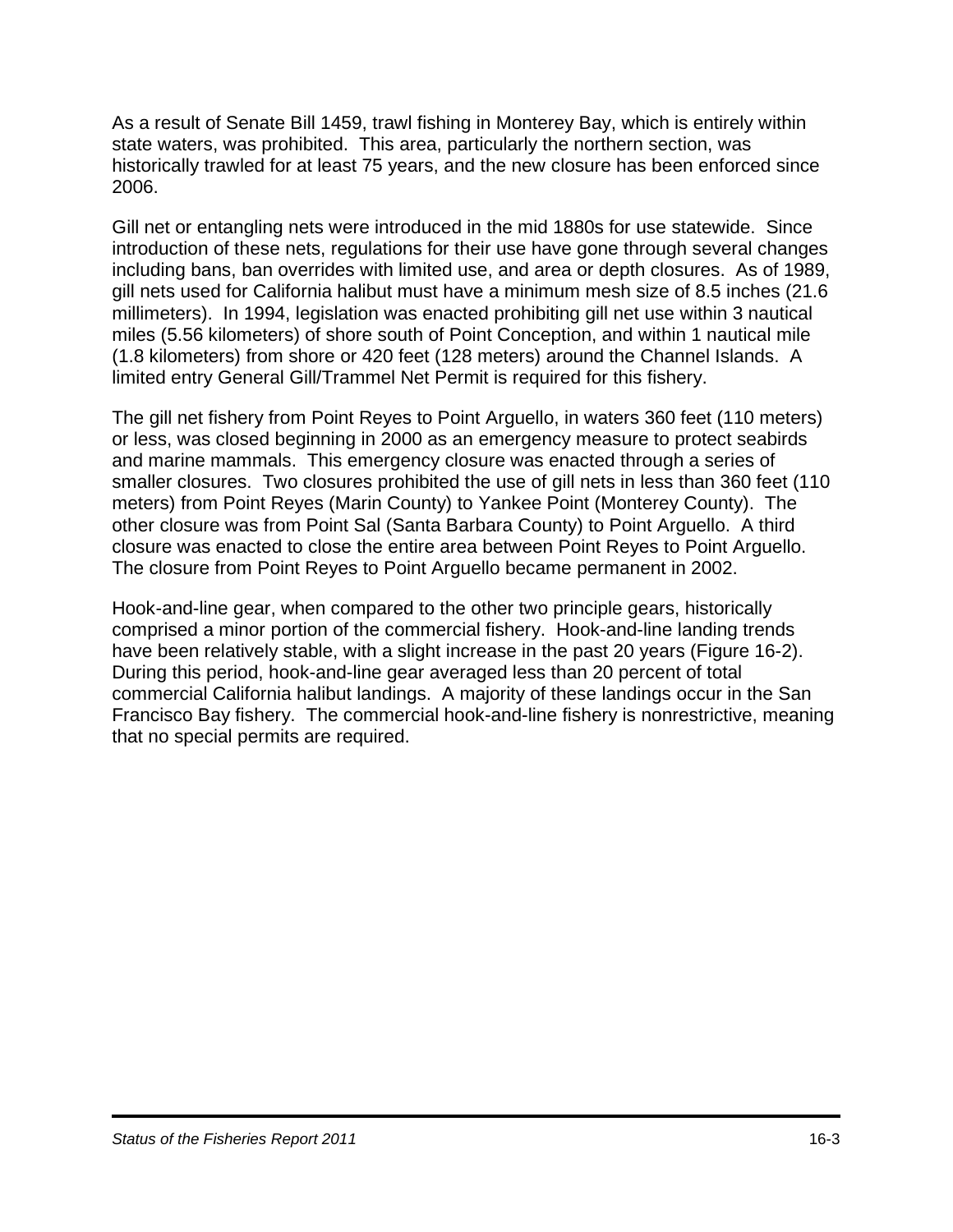

Figure 16-2. California halibut commercial landings by gear type, 1990-2011. Data source: CFIS data.

California halibut is a valuable fish, sold fresh whole or as fillets to fish markets and local restaurants, or in some cases, in live condition. Prior to 1990, California halibut supplied a fresh/dead market. In 1990, one fish receiver began buying and selling live California halibut. After a few years, other markets began requesting that fishermen land their catch in live condition. Live California halibut fetch a higher price, thus changing fishing habits and increasing the value of each fish caught (Figure 16-3). Fish buyers, primarily from the Los Angeles area, would travel as far north as Moss Landing (Monterey County) to buy trawl-caught, live California halibut. Since the closure of Monterey Bay to trawling in 2006, the live California halibut industry primarily occurs in the Santa Barbara/Ventura port complex. Short trawl tow times and a large mesh size codend help ensure that California halibut can be caught and landed live. Set gill net and hook-and-line are other gears used in the live California halibut fishery.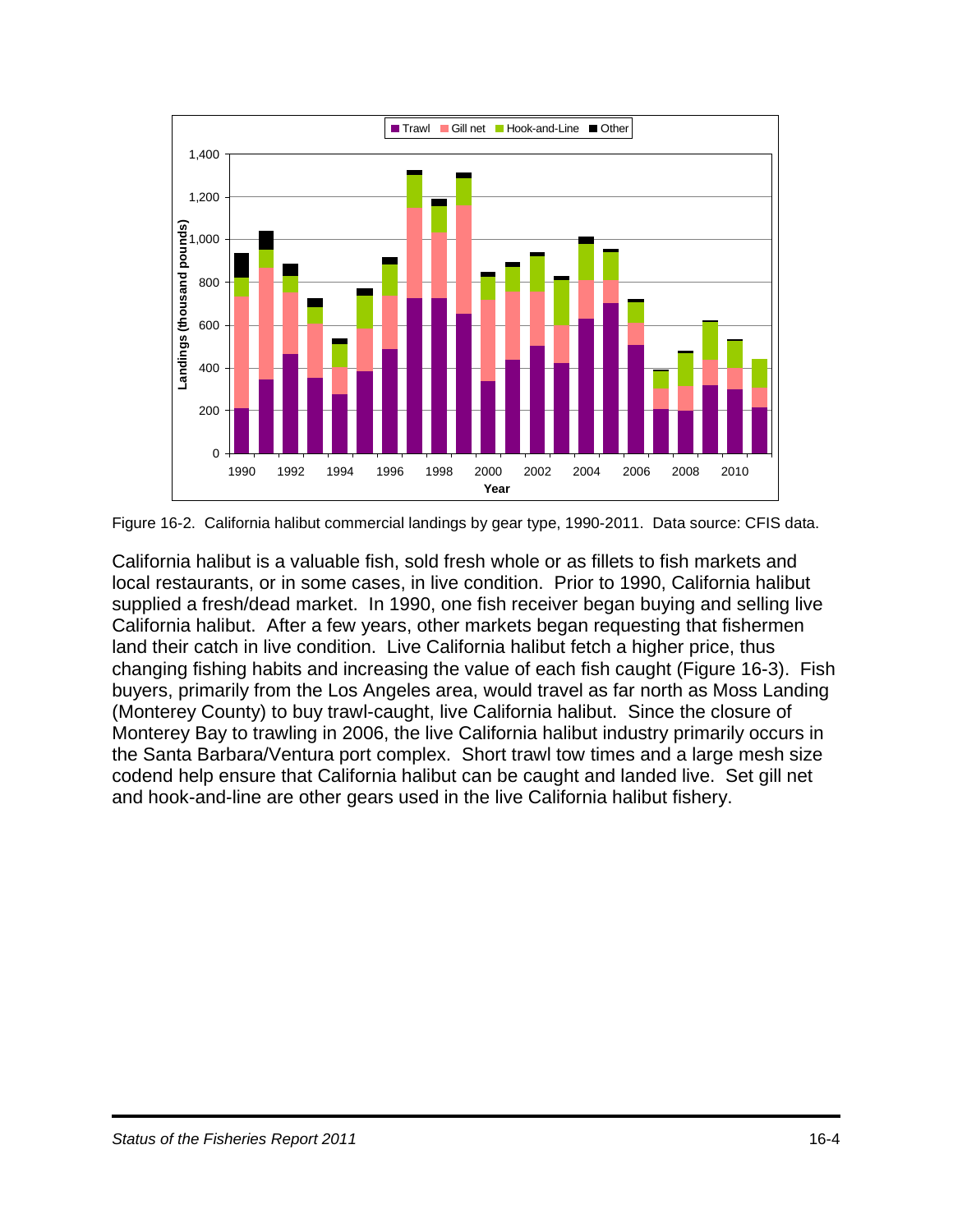

Figure 16-3. California halibut commercial landings and value, 1990-2011. Data source: CFIS data, all gear types combined.

The commercial California halibut minimum size limit is 22 inches (56 centimeters) total length (TL), established in 1979. Prior to that there was a minimum weight limit of 4 pounds (1.8 kilograms) in the round, established in 1915. This was changed in 1931 to 3.5 pounds (1.6 kilograms) for dressed, head-on fish or 3 pounds (1.4 kilograms) for dressed, head-off fish.

California halibut serve as an important game fish for recreational anglers. Recreationally, California halibut are typically caught using hook-and-line gear (troll or drift/mooch) or by spear. California halibut are mostly taken from vessels, with some fish caught from piers or taken from sandy beaches.

Estimates of recreational catch were generated by the Marine Recreational Fisheries Statistics Survey (MRFSS) from 1981 to 1989 and from 1993 to 2003. From 2004 to the present, catch estimates are produced by the California Recreational Fisheries Survey (CRFS), which benefits from an improved sampling design. Both surveys rely on an angler-intercept method to determine species composition and catch rates, coupled with a telephone survey to estimate fishing effort. Though similar methodology in general was used for each, the two sampling designs are sufficiently different that catch estimates generated from MRFSS and CRFS are not considered comparable and will be provided in separate graphs and tables below.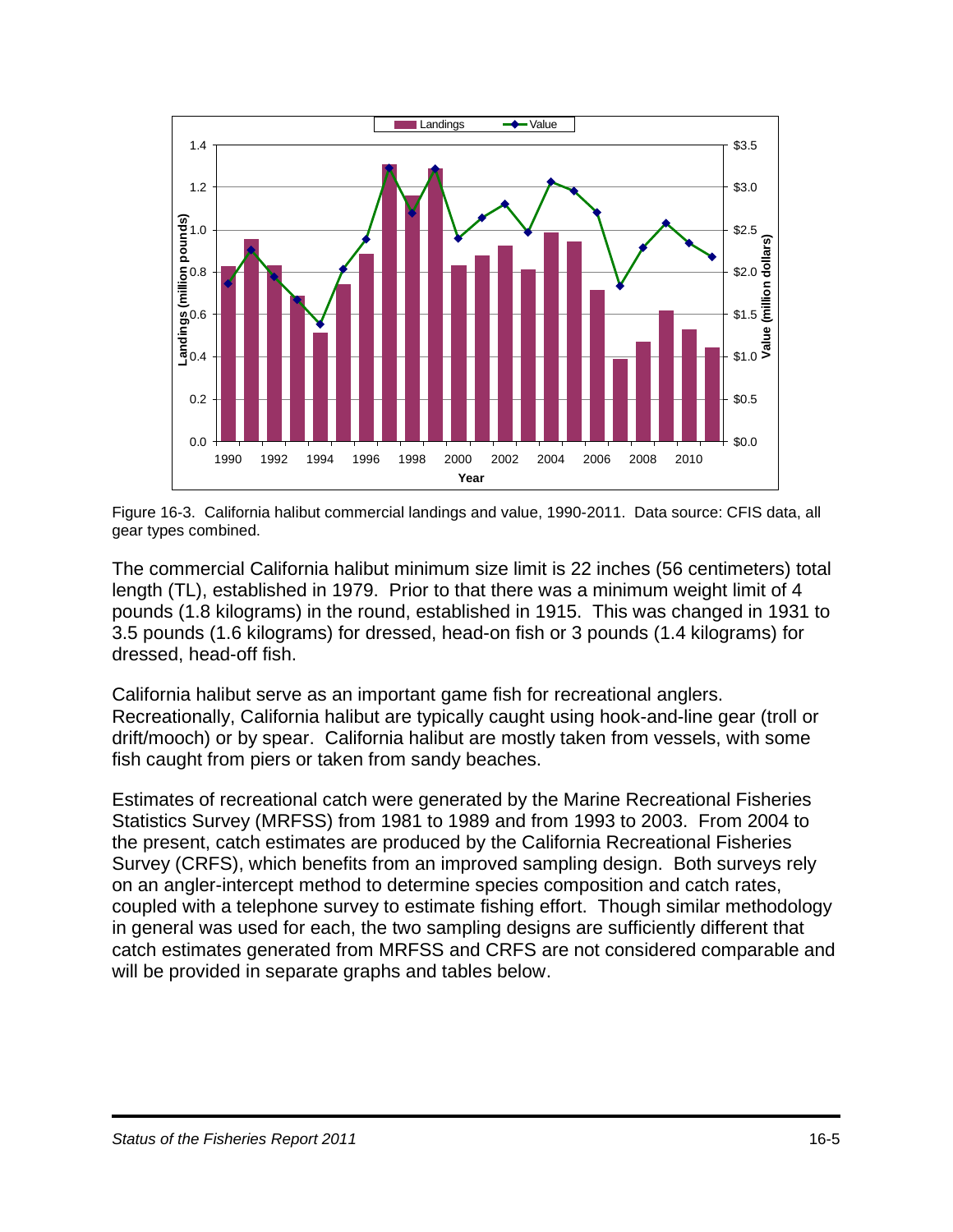

Figure 16-4. California halibut recreational catch, 1980-2003. Data source: MRFSS data, all fishing modes and gear types combined. Data for 1990-1992 are not available.

Since 2004, the recreational catch of California halibut has been sampled and the total catch estimated through CRFS (Figure 16-5). The CRFS program samples California halibut caught from private/rental boats, commercial passenger fishing vessels (CPFVs), public piers, and sandy beaches. While the data from MRFSS and CRFS are not comparable, there were several peaks (1982, 1995, 2002, and 2008) in recreational halibut catch. These peaks are possibly due to successful recruitment events resulting from prior El Niño events which provide favorable conditions by keeping larvae near shore where they can settle out. The success of the 2008 fishing season was likely the result of a large year class moving through the San Francisco Bay fishery. These fish were most likely spawned during the 2002-03 El Niño. The 2008 season was also closed to ocean salmon fishing, causing recreational fishermen to target other species, mostly halibut. The decline in the recreational catch since 2008 may have been due to a reduction of individuals from the 2005 year class and poor recruitment conditions since 2003.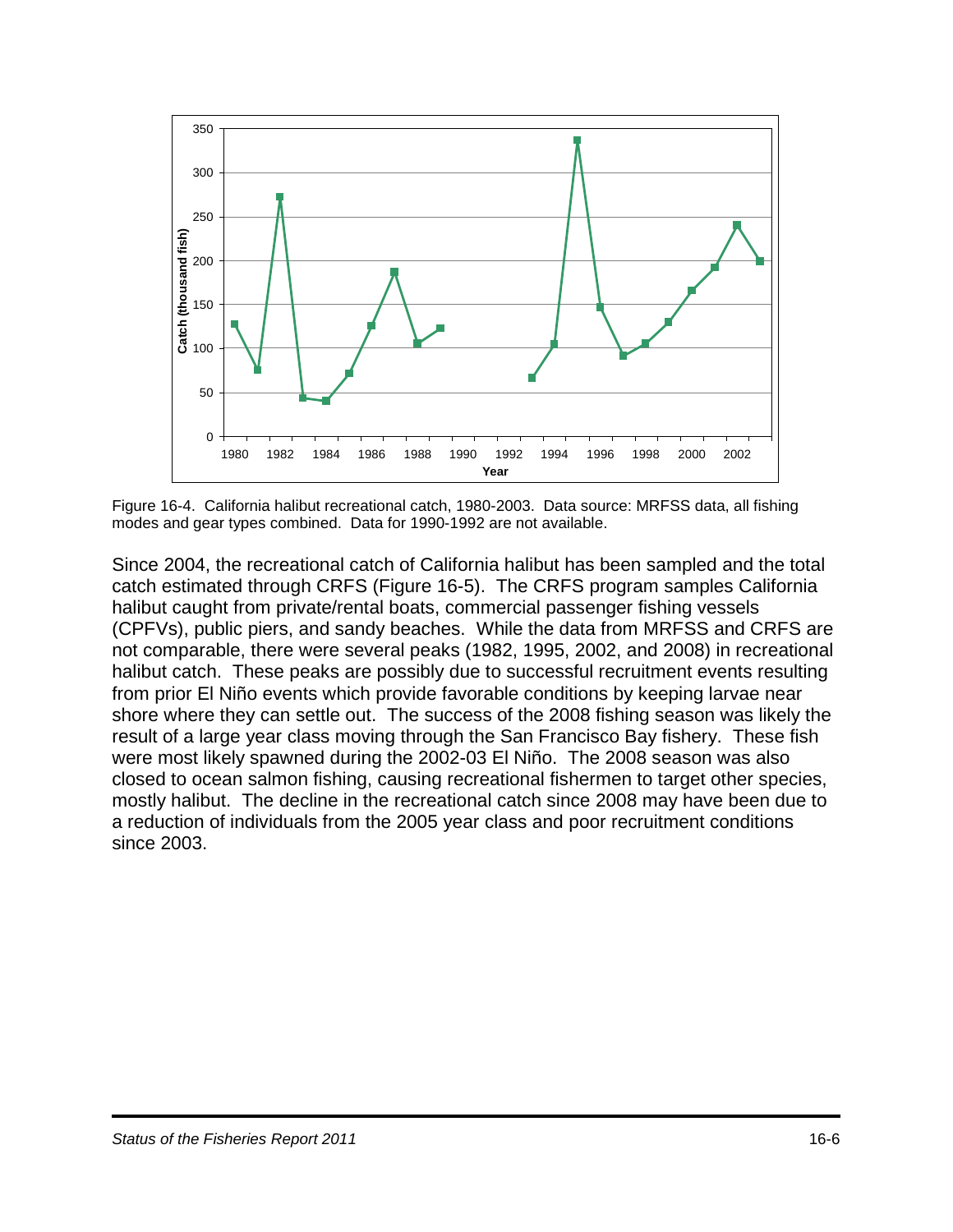

Figure 16-5. California halibut recreational catch, 2004-2011. Data source: CRFS data, all fishing modes and gear types combined.

Since 1936, CPFV operators have been required by law to submit accurate logs of their fishing activity, providing an important source of recreational data. The CPFV logbook dataset is one of the Department's most comprehensive datasets documenting recreational California halibut catch. During World War II, many CPFVs were put into military service, thus no logs were submitted or recorded during this period.

There are two major peaks in the CPFV fishery for California halibut with the first occurring in 1948 (143,462 fish) and second in 1964 (141,465 fish) (Figure 16-6). Following World War II, fishing operations resumed at normal capacity with recreational anglers taking up to 10 fish per day with no minimum size. This level of take contributed to record total landings recorded in the1948 season. However, due to the high level of take, total catch following 1948 decreased significantly. Several restrictions, including reducing the bag limit to two fish and establishing a temporary minimum size limit of 22 inches TL (56 centimeters), coupled with good recruitment, resulted in an increase in catch. In 1963 the California halibut bag limit was increased to five fish and the minimum size limit was lifted. The CPFV fishery peaked again in 1964. After the peak in 1964, the total number of fish landed decreased sharply, most likely due to reasons leading to the previous decline and has remained relatively stable for the past four decades. In 2008, the number of California halibut landed by the CPFV fleet increased, mostly due to an excellent fishing season in San Francisco Bay. The San Francisco Bay CPFV fleet also had excellent fishing in 1995 and 2003 (Figure 16-7). As an indicator of the fishery, these three peaks correspond to the three most recent peaks in successful recruitment events for 1- and 2-year old California halibut in San Francisco Bay, with an appropriate lag time for fish to reach minimum legal size (Figure 16-8).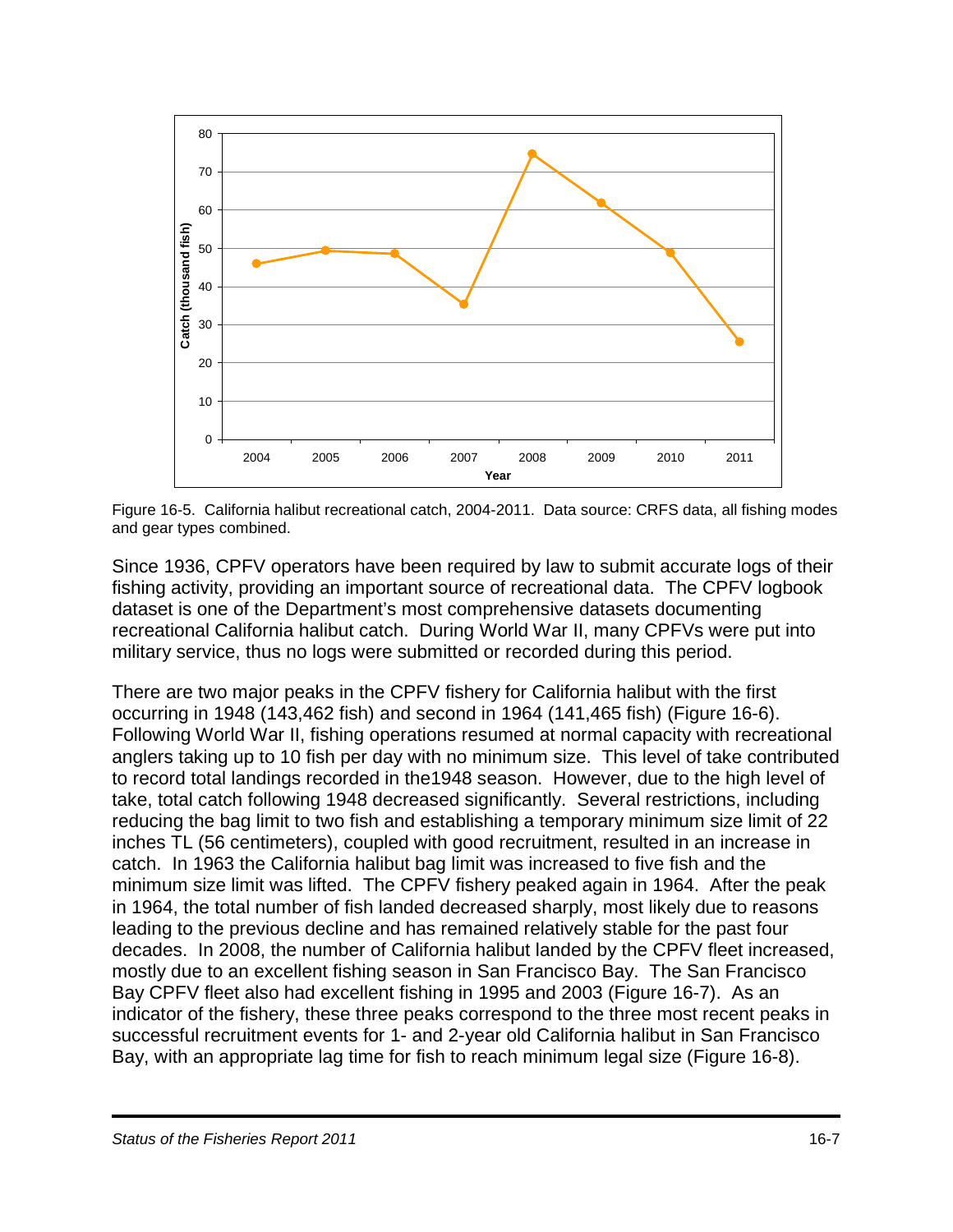

Figure 16-6. California halibut CPFV catch, 1947-2011. Data source Department catch bulletins (1947- 1986) and CPFV logbook data (1987-2011).



Figure 16-7. California halibut recreational catch per unit effort in San Francisco Bay, 1980-2011. Data source: CPFV logbook data.

The recreational minimum size limit is 22 inches TL (56 centimeters). This basic regulation has been in effect since 1971. When filleted at sea, California halibut fillets must be cut lengthwise and be at least 16.75 inches (42.5 centimeters) long. The recreational season is open year round, with a daily bag/possession limit of three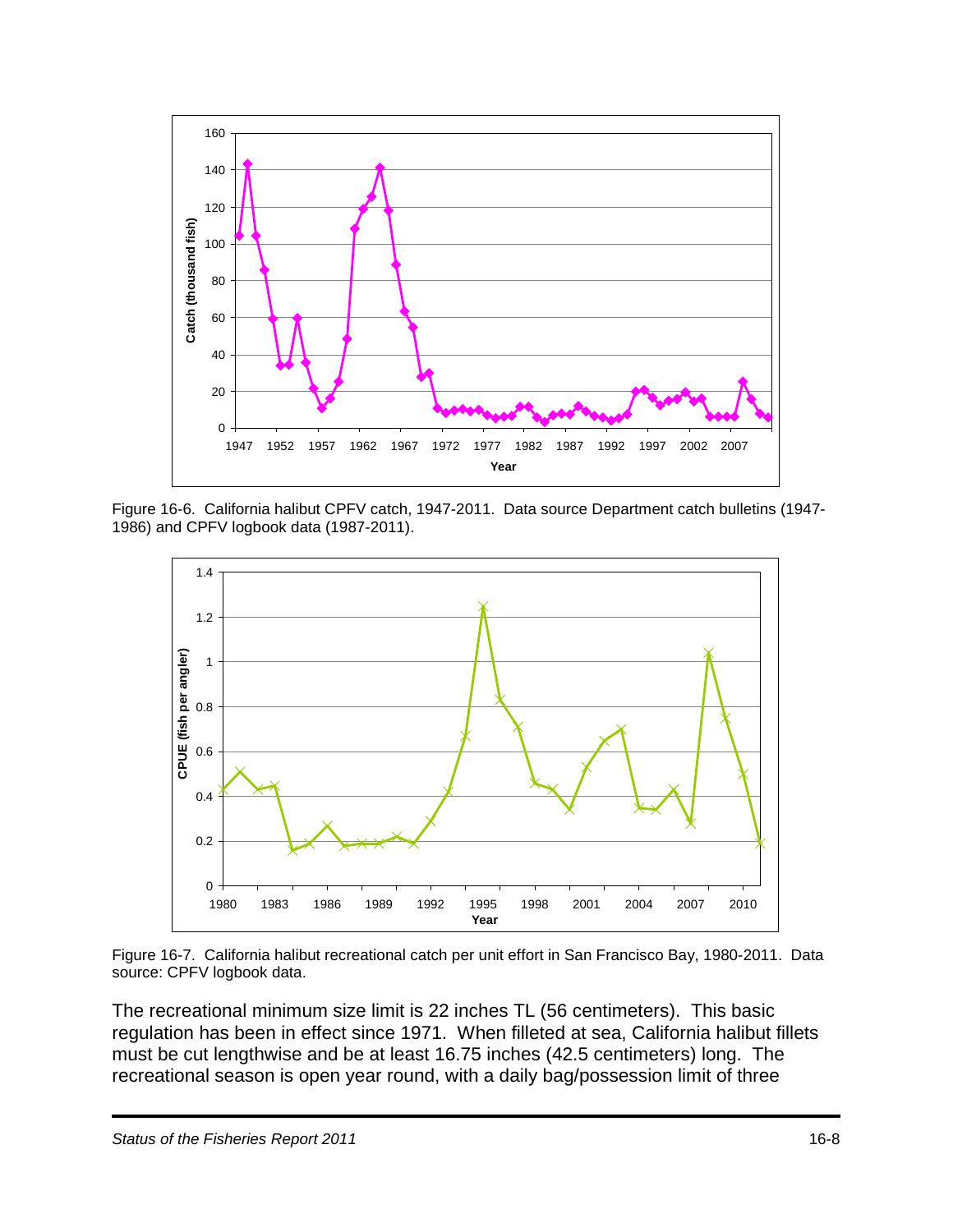California halibut north of Point Sur (Monterey County) and five California halibut south of Point Sur.



Figure 16-8. California halibut abundance index (number of fish) from San Francisco Bay, 1980-2007. Data source: Department Bay Study data, 1980-2007. Data are composed of summed regional totals that are averaged over the index period (February-October).

## **Status of Biological Knowledge**

Adult California halibut may be found in shallow, sandy nearshore habitats on the west coast of North America from Almejas Bay, Baja California, Mexico to the Quillayute River, Washington, with the species most common south of Bodega Bay. California halibut may be caught in water depths out to 300 feet (91 meters), but are more common in depths less than 100 feet (30 meters). Individual fish can grow up to 5 feet (1.5 meters) in total length and weigh as much as 72 pounds (33 kilograms). The current recreational record is 67 pounds (30 kilograms). California halibut are sexually dimorphic with females growing at a faster rate than males and attaining a larger maximum size. Based on an extensive study conducted in southern California, males mature between 1 and 3 years of age, or 7.5 inches (19 centimeters) and 12.6 inches (32 centimeters), respectively. Females mature between 2 and 7 years of age with 50 percent of females maturing at 4 years. Corresponding lengths at maturity for females begin at 14 inches (36 centimeters), with 100 percent being mature at 23 inches (59 centimeters). California halibut have been aged up to 30 years using otoliths. Ageing of otoliths continues at present by Department staff, and individuals greater than 15 years of age are rare in the sampled catch. The majority of California halibut aged from fishery sampling by the Department have been in the 5- to 8-year old range; this is true for historic samples from the late 1980s as well as those aged from 2007 to 2011.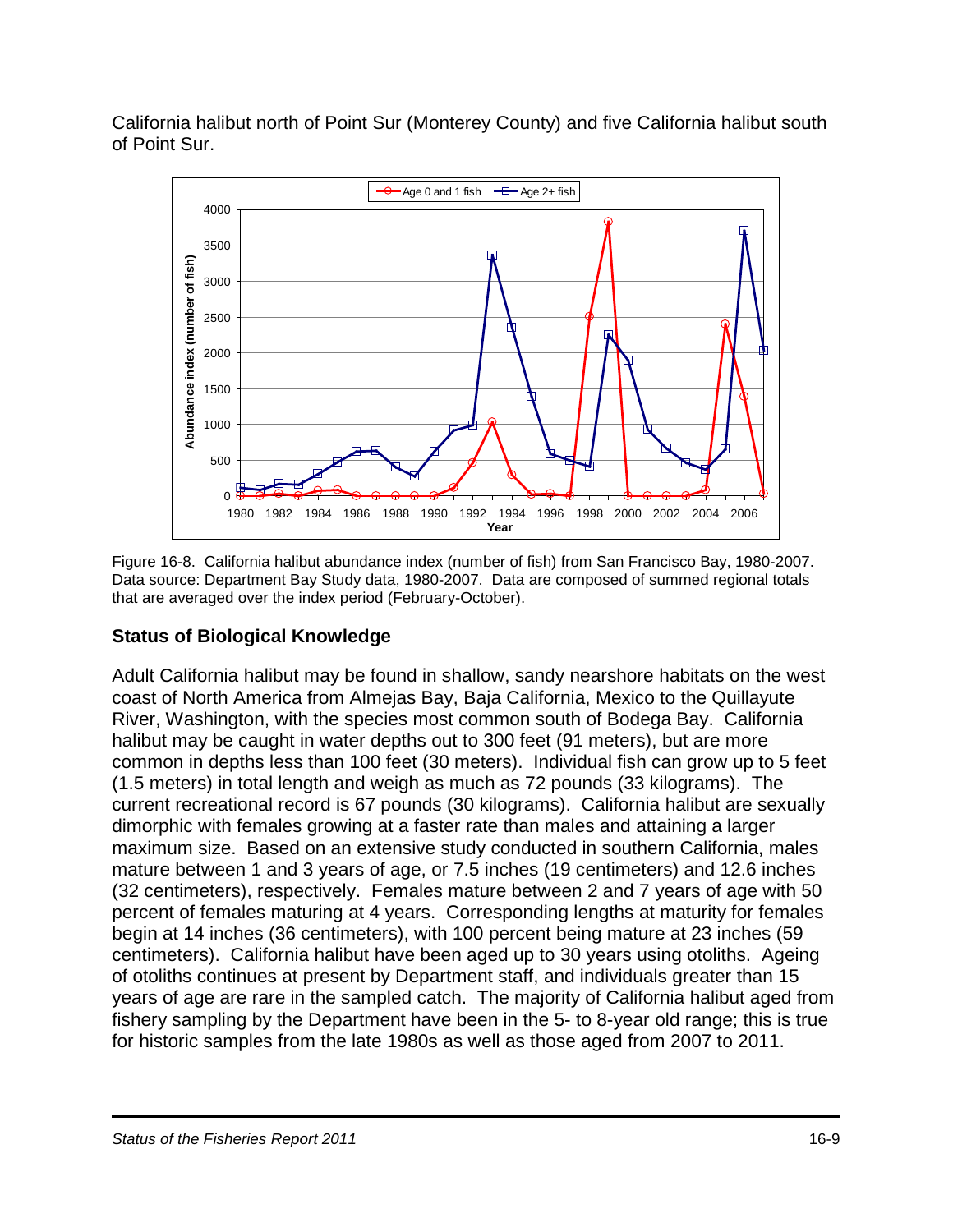California halibut fecundity is considered high with mature female California halibut producing up to one million eggs per spawning event. Spawning occurs year round, but based on larval presence in the water column, major spawning events typically occur mid-winter (January/February), summer (June/July), and fall (September/October). As a broadcast spawner, eggs and larvae are subject to direction and intensity of ocean currents. While in the drifting state (around 30 days), larvae tend to be concentrated in the upper 100 feet (30 meters) of the water column. Larval or juvenile California halibut will settle out along the open coast, but survival rate is better in protected bays and estuaries. El Niño events provide better conditions for recruitment by promoting conditions which keep eggs and larvae closer to shore where they may settle out. Annual recruitment to the fishery is dependent upon environmental conditions and is independent of overall stock size.

Several tagging studies have been completed documenting California halibut movement. These studies tagged California halibut from Tomales Bay, central California to Bahía Sebastian Viscaíno, Baja California, Mexico, with the majority of tagging effort in central and southern California. Studies indicate that California halibut tend to not travel great distances, since many tag recoveries were in the same geographic location of capture. For those California halibut that moved, most moved in a southerly direction, especially smaller fish. Some studies indicated that larger fish moved north. California halibut that traveled north tended to do so faster and swam further. In general there has been a direct relationship between total length and movement distance with larger fish traveling greater distances.

California halibut are predatory fish eaters, often hiding themselves such that only the eyes and outline of the fish are visible. Juvenile California halibut eat mostly small crustaceans and some finfish. As California halibut grow, larger finfish, such as Pacific sardine and northern anchovy, and market squid become the dominant food items.

## **Status of the Population**

In 2011, the Department, through the use of a private contractor, completed the first statewide stock assessment of California halibut with separate assessments for areas north and south of Point Conception. The period assessed was 1971-2010. An independent peer review panel concluded that the documents were acceptable, but required additional sampling information before the next assessment. It was suggested that the Department increase gender-specific sampling of the fished population, continue ageing studies, divide southern California into smaller sampling regions to increase precision in analysis, and examine the possible link between the north and south through larval abundance. In addition to the peer review, Department staff conducted an evaluation of the stock assessment using methods learned at a Sea Grant-sponsored workshop in 2008 to evaluate data-poor fisheries. None of the Department's findings countered the results of the stock assessment.

The stock assessment concluded that the population estimate and status north of Point Conception was considered well above the biomass associated with maximum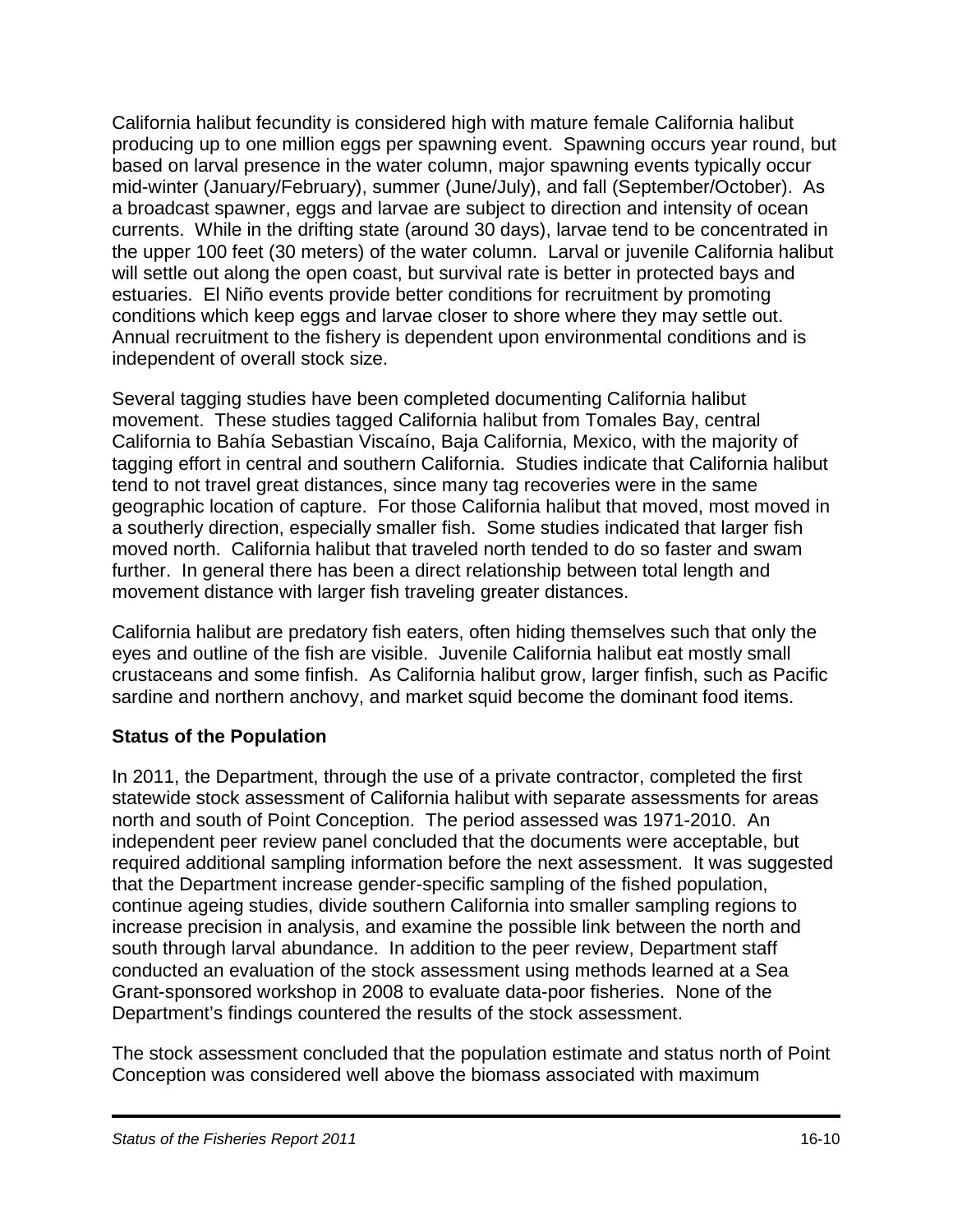sustainable yield. This high biomass may be associated with several recent recruitment events, especially in the San Francisco Bay area (Figure 16-8). Favorable environmental conditions, such as El Niño events, appear to be driving recruitment success and fishing was not thought to be a factor in controlling abundance.

South of Point Conception, the California halibut population was estimated to be depleted to 14 percent of historic levels, characterized by a lack of significant recruitment due to poor environmental conditions during the past decade, but population appears sustainable at current levels of harvest. In general flatfish are highly resilient marine finfish with high fecundity, and can respond relatively quickly to favorable environmental conditions with episodes of good recruitment. Southern California halibut stocks were considered depleted by the start of the evaluation period in 1971 due to sustained exploitation; furthermore, it was stated that the southern population was considered exploited since 1916. In response to the assessment, the California Fish and Game Commission (Commission) and the Department agreed that the best current course of action would be to increase monitoring of the fishery (both for catch level and total participation), investigate environmental bottlenecks, fill data gaps through fishery independent survey work, and to revisit the assessment process in 5 years. The assessment did not take into account any benefits from a recently-implemented series of marine protected areas (MPAs), especially those with California halibut habitat. The new southern California MPAs, adopted by the Commission in 2011 and effective January 1, 2012, account for 14 percent of soft bottom habitat within the depth range of California halibut in this region.

There have been limited studies attempting to identify the stock structure of California halibut through the use of genetic information and to evaluate if California halibut are subject to geographic boundaries such as Point Conception. Traditional logic dictates that the environment and fish populations north and south of Point Conception are different, and the contrary results from the recent stock assessments in these areas tend to support that. In addition, the average historical length of sampled California halibut is larger north of Point Conception, which may also indicate differences in population or differences in the level of exploitation. However, a recent study indicated that California halibut, genetically, may be one homogeneous population with migration occurring in a north to south direction. The study found that California halibut had no evidence of genetic differences north or south of Point Conception.

#### **Management Considerations**

California halibut has long been an important finfish species to the recreational and commercial fishing interests in California. Since the beginning of the fishery, the California halibut population has been subject to oscillations in abundance, but with a downward trend in southern California. This downward trend is related to poor recruitment coupled with a high exploitation rate. As cited in the 2011 stock assessment, in central California fishing is not a controlling factor, as opposed to environmental and habitat conditions. Since successful recruitment is linked to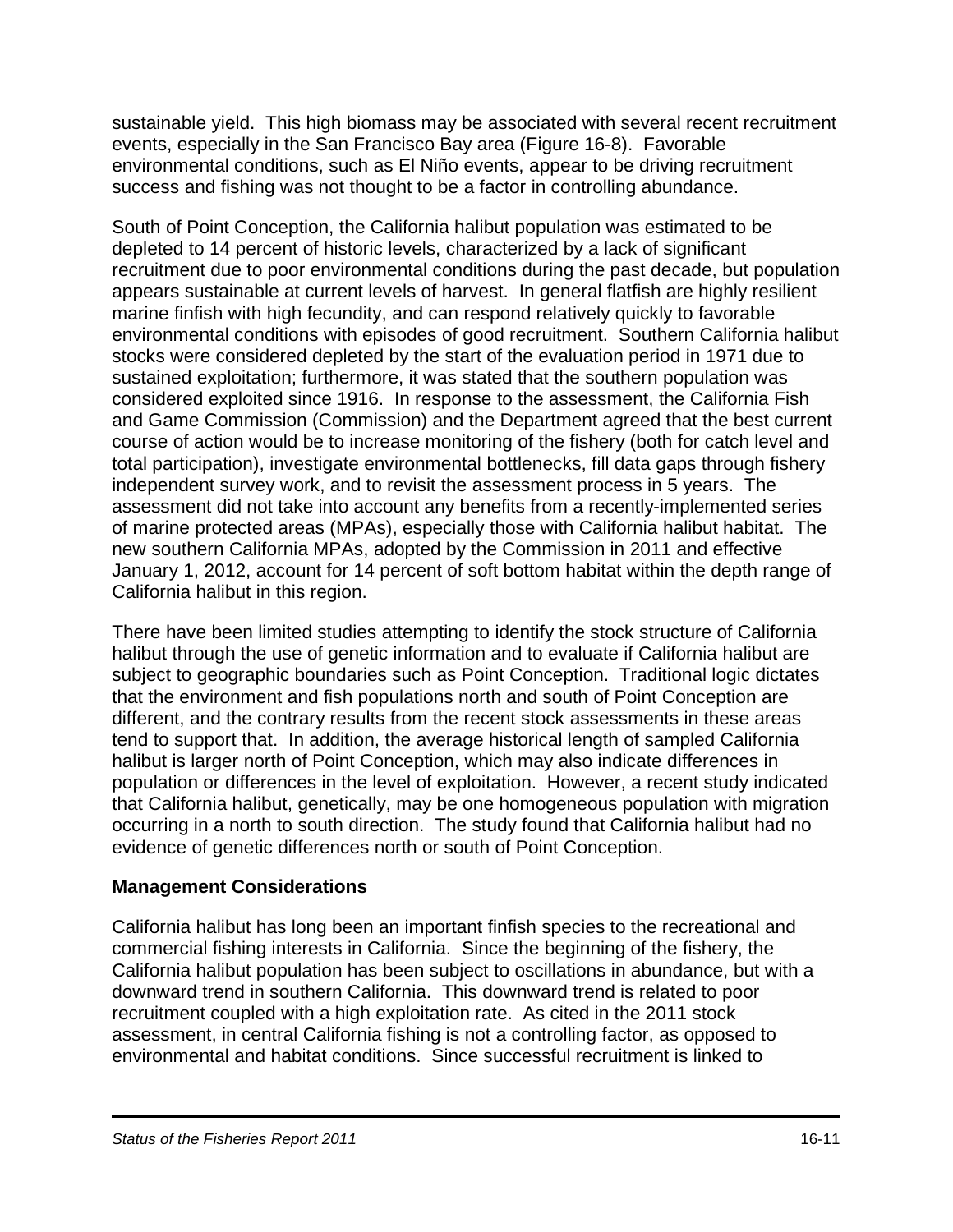environmental conditions along with the health and availability of suitable bay/estuary habitat, additional management attention should be paid to these relationships in southern California. It is unlikely that the trend in substantial loss of estuarine habitat over the last century in southern California can be reversed, but water quality improvements during the last four decades will help ensure that the remaining estuarine habitats are viable and productive. While environmental factors are considered in the assessment of any fished species, fishery management actions generally target the users of a resource, thus controlling take. No regulatory changes are suggested at this time, but future management strategies for consideration may include:

- Continue to monitor the fisheries and the status of the stock through sampling, life history, and ageing studies.
- Monitor new shallow, soft-bottom MPAs in southern California to determine if they are effective in protecting mature California halibut in localized areas.
- Increase consultation between Department environmental review and biological staff regarding proposed estuarine projects.
- Explore environmental bottlenecks that influence recruitment.
- Increase fishery-independent survey work to fill data gaps not addressed by fishery-dependent monitoring.

#### **Travis Tanaka**

California Department of Fish and Wildlife [Travis.Tanaka@wildlife.ca.gov](mailto:Travis.Tanaka@wildlife.ca.gov)

## **Further Reading**

California Department of Fish and Game. 1992. Southern California sportfish monitoring project. A status report updating California halibut tagging in southern California, 1990- 1991. 10 p. Available from: California Department of Fish Game, Monterey, CA.

Craig MT, Fodrie FJ, Allen LG, Chartier LA, Toonen RJ. 2011. Discordant phylogeographic and biogeographic breaks in California halibut. Bull South Calif Acad Sci 110(3):141-151.

Domeier ML, Chun CSY. 1995. A tagging study of the California halibut, *Paralichthys californicus*. Calif Coop Ocean Fish Invest Rep 36:204-207.

Haugen CW, editor. 1990. The California halibut*, Paralichthys californicus*, resource and fisheries. Calif Fish Game Fish Bull 174. 475 p.

Hill KT, Schneider N. 1999. Historical logbook databases from California's commercial passenger fishing vessel (party boat) fishery, 1936-1997. SIO Ref 99-19. 65 p.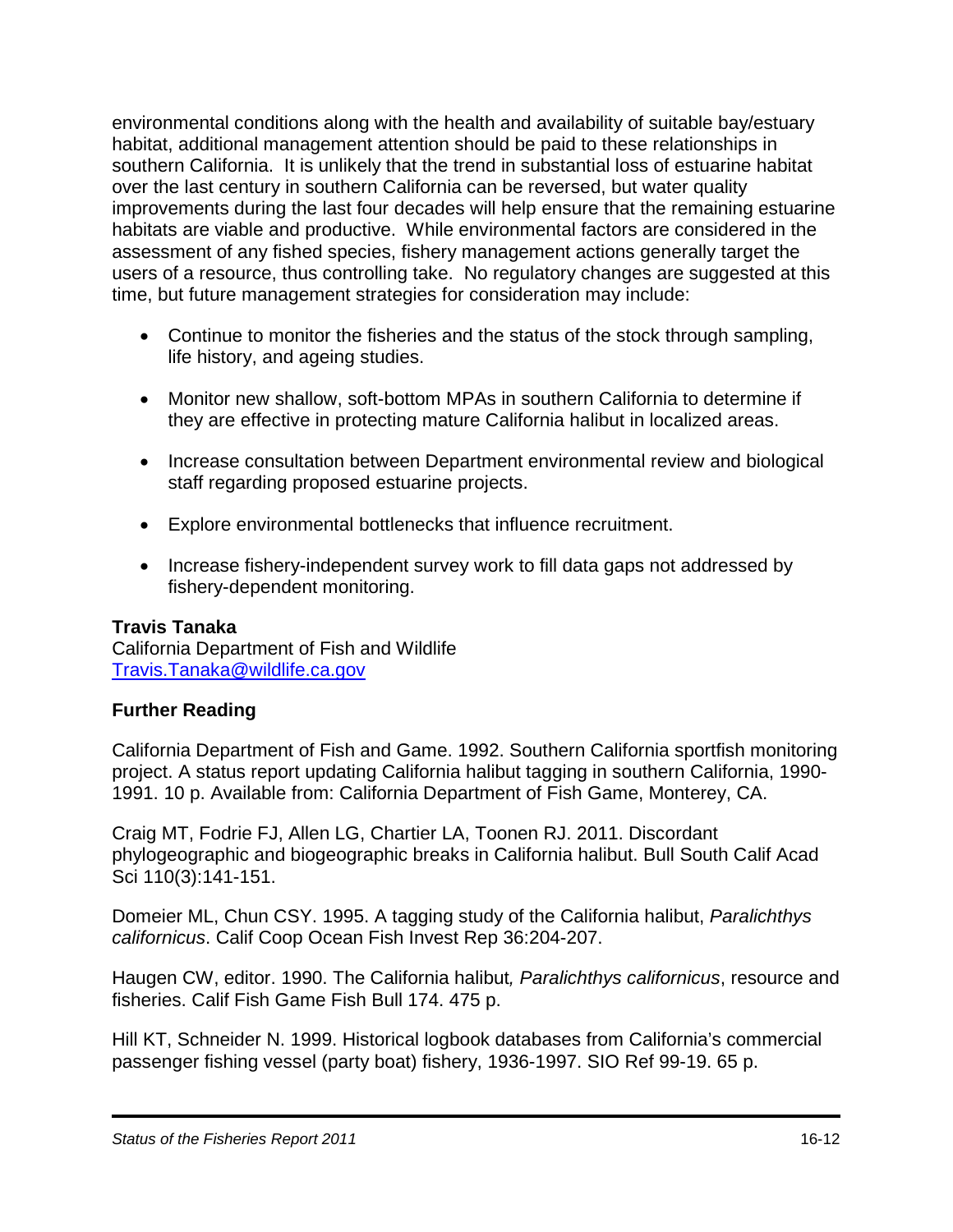Maunder M. 2011. California halibut stock assessment. Available from: California Department of Fish Game, Marine Region, Monterey, CA

For more information on the California halibut stock assessment documents are available on the Department's web site at:

| California halibut commercial landings, 1916-2011. |               |      |               |      |               |      |               |
|----------------------------------------------------|---------------|------|---------------|------|---------------|------|---------------|
| Year                                               | <b>Pounds</b> | Year | <b>Pounds</b> | Year | <b>Pounds</b> | Year | <b>Pounds</b> |
| 1916                                               | 1,500,000     | 1940 | 861,908       | 1964 | 1,092,068     | 1988 | 1,107,207     |
| 1917                                               | 3,500,000     | 1941 | 592,911       | 1965 | 1,128,348     | 1989 | 1,219,321     |
| 1918                                               | 2,708,514     | 1942 | 569,245       | 1966 | 749,555       | 1990 | 938,572       |
| 1919                                               | 2,362,520     | 1943 | 701,219       | 1967 | 824,919       | 1991 | 1,040,864     |
| 1920                                               | 2,602,043     | 1944 | 1,111,880     | 1968 | 649,425       | 1992 | 885,346       |
| 1921                                               | 2,340,428     | 1945 | 1,582,150     | 1969 | 272,331       | 1993 | 726,550       |
| 1922                                               | 2,437,966     | 1946 | 1,675,280     | 1970 | 256,398       | 1994 | 535,018       |
| 1923                                               | 1,347,243     | 1947 | 1,172,638     | 1971 | 336,416       | 1995 | 771,641       |
| 1924                                               | 1,528,399     | 1948 | 1,041,124     | 1972 | 309,003       | 1996 | 914,236       |
| 1925                                               | 1,352,248     | 1949 | 1,079,501     | 1973 | 272,466       | 1997 | 1,325,175     |
| 1926                                               | 916,794       | 1950 | 806,279       | 1974 | 306,290       | 1998 | 1,187,503     |
| 1927                                               | 818,517       | 1951 | 643,279       | 1975 | 307,785       | 1999 | 1,314,501     |
| 1928                                               | 932,289       | 1952 | 473,620       | 1976 | 627,574       | 2000 | 848,411       |
| 1929                                               | 811,427       | 1953 | 387,739       | 1977 | 467,862       | 2001 | 895,341       |
| 1930                                               | 896,062       | 1954 | 444,543       | 1978 | 441,440       | 2002 | 941,210       |
| 1931                                               | 929,306       | 1955 | 363,834       | 1979 | 665,546       | 2003 | 829,214       |
| 1932                                               | 939,001       | 1956 | 382,006       | 1980 | 726,852       | 2004 | 1,012,791     |
| 1933                                               | 904,829       | 1957 | 332,584       | 1981 | 1,262,265     | 2005 | 956,303       |
| 1934                                               | 648,516       | 1958 | 256,075       | 1982 | 1,214,375     | 2006 | 722,873       |
| 1935                                               | 810,291       | 1959 | 345,286       | 1983 | 1,130,363     | 2007 | 391,666       |
| 1936                                               | 776,634       | 1960 | 366,191       | 1984 | 1,107,019     | 2008 | 475,903       |
| 1937                                               | 812,365       | 1961 | 545,472       | 1985 | 1,255,966     | 2009 | 620,720       |
| 1938                                               | 822,447       | 1962 | 776,077       | 1986 | 1,184,296     | 2010 | 530,422       |
| 1939                                               | 722,084       | 1963 | 855,092       | 1987 | 1,188,596     | 2011 | 440,906       |

[http://www.wildlife.ca.gov/marine/sfmp/halibut-assessment.asp.](http://www.dfg.ca.gov/marine/sfmp/halibut-assessment.asp)

Data source: Department catch bulletins (1916-1979) and CFIS data (1980-2011), all gear types combined.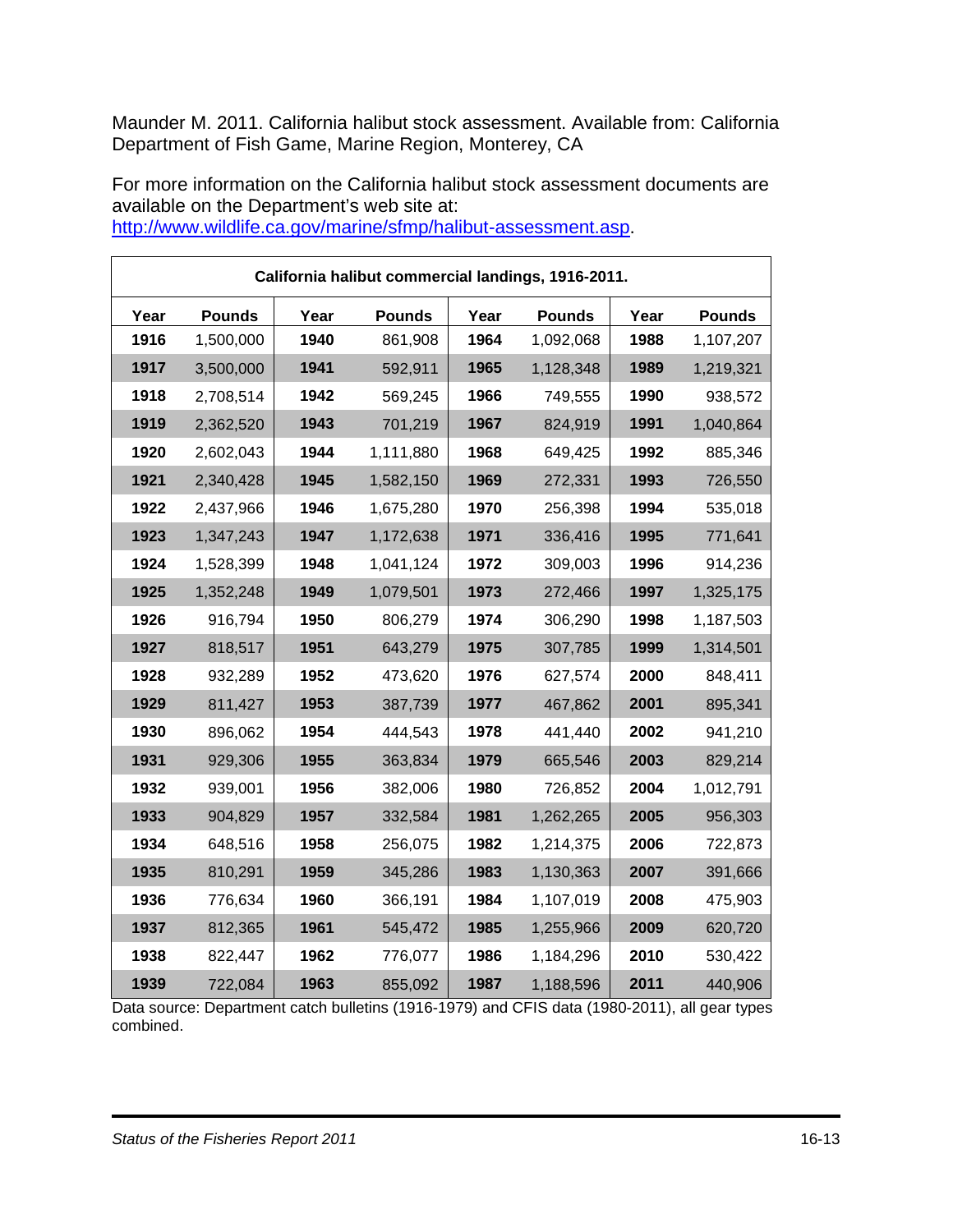| California halibut commercial landings (pounds) and value, by gear type, 1990-2011. |                   |              |          |         |              |                |  |
|-------------------------------------------------------------------------------------|-------------------|--------------|----------|---------|--------------|----------------|--|
| Year                                                                                | Hook-and-<br>Line | <b>Trawl</b> | Gill net | Other   | <b>Total</b> | Total<br>value |  |
| 1990                                                                                | 87,162            | 216,168      | 520,906  | 114,336 | 938,572      | \$1,867,389    |  |
| 1991                                                                                | 81,973            | 349,252      | 522,810  | 86,829  | 1,040,864    | \$2,261,386    |  |
| 1992                                                                                | 78,891            | 465,015      | 287,638  | 53,802  | 885,346      | \$1,941,747    |  |
| 1993                                                                                | 77,601            | 356,400      | 253,111  | 39,438  | 726,550      | \$1,670,242    |  |
| 1994                                                                                | 108,415           | 279,137      | 126,313  | 21,153  | 535,018      | \$1,386,484    |  |
| 1995                                                                                | 153,880           | 388,631      | 197,395  | 31,735  | 771,641      | \$2,035,167    |  |
| 1996                                                                                | 145,748           | 491,859      | 248,138  | 28,491  | 914,236      | \$2,383,535    |  |
| 1997                                                                                | 153,533           | 728,962      | 422,072  | 20,608  | 1,325,175    | \$3,228,951    |  |
| 1998                                                                                | 123,326           | 728,225      | 308,649  | 27,303  | 1,187,503    | \$2,692,093    |  |
| 1999                                                                                | 124,220           | 656,099      | 508,332  | 25,850  | 1,314,501    | \$3,219,251    |  |
| 2000                                                                                | 108,730           | 339,843      | 380,971  | 18,867  | 848,411      | \$2,396,974    |  |
| 2001                                                                                | 115,229           | 442,092      | 318,644  | 19,376  | 895,341      | \$2,639,996    |  |
| 2002                                                                                | 160,950           | 506,572      | 255,420  | 18,268  | 941,210      | \$2,800,037    |  |
| 2003                                                                                | 207,722           | 422,253      | 181,513  | 17,726  | 829,214      | \$2,469,477    |  |
| 2004                                                                                | 170,099           | 631,475      | 182,849  | 28,368  | 1,012,791    | \$3,067,213    |  |
| 2005                                                                                | 132,524           | 703,660      | 106,558  | 13,561  | 956,303      | \$2,958,756    |  |
| 2006                                                                                | 97,875            | 510,044      | 103,392  | 11,562  | 722,873      | \$2,700,874    |  |
| 2007                                                                                | 82,023            | 207,592      | 97,455   | 4,596   | 391,666      | \$1,832,296    |  |
| 2008                                                                                | 156,307           | 202,691      | 112,000  | 4,905   | 475,903      | \$2,286,311    |  |
| 2009                                                                                | 175,516           | 322,717      | 119,633  | 2,854   | 620,720      | \$1,867,389    |  |
| 2010                                                                                | 126,681           | 301,803      | 98,612   | 3,326   | 530,422      | \$2,261,386    |  |
| 2011                                                                                | 131,209           | 217,460      | 91,496   | 741     | 440,906      | \$2,182,099    |  |

Data source: CFIS data.

| California halibut recreational catch, 1980-2003 |                   |      |                   |      |                   |  |
|--------------------------------------------------|-------------------|------|-------------------|------|-------------------|--|
| Year                                             | Number of<br>fish | Year | Number of<br>fish | Year | Number of<br>fish |  |
| 1980                                             | 126.652           | 1988 | 105.517           | 1996 | 146,921           |  |
| 1981                                             | 75.286            | 1989 | 123,249           | 1997 | 91,942            |  |
| 1982                                             | 272.473           | 1990 |                   | 1998 | 106.220           |  |
| 1983                                             | 44.224            | 1991 |                   | 1999 | 129,975           |  |
| 1984                                             | 39,922            | 1992 |                   | 2000 | 166,415           |  |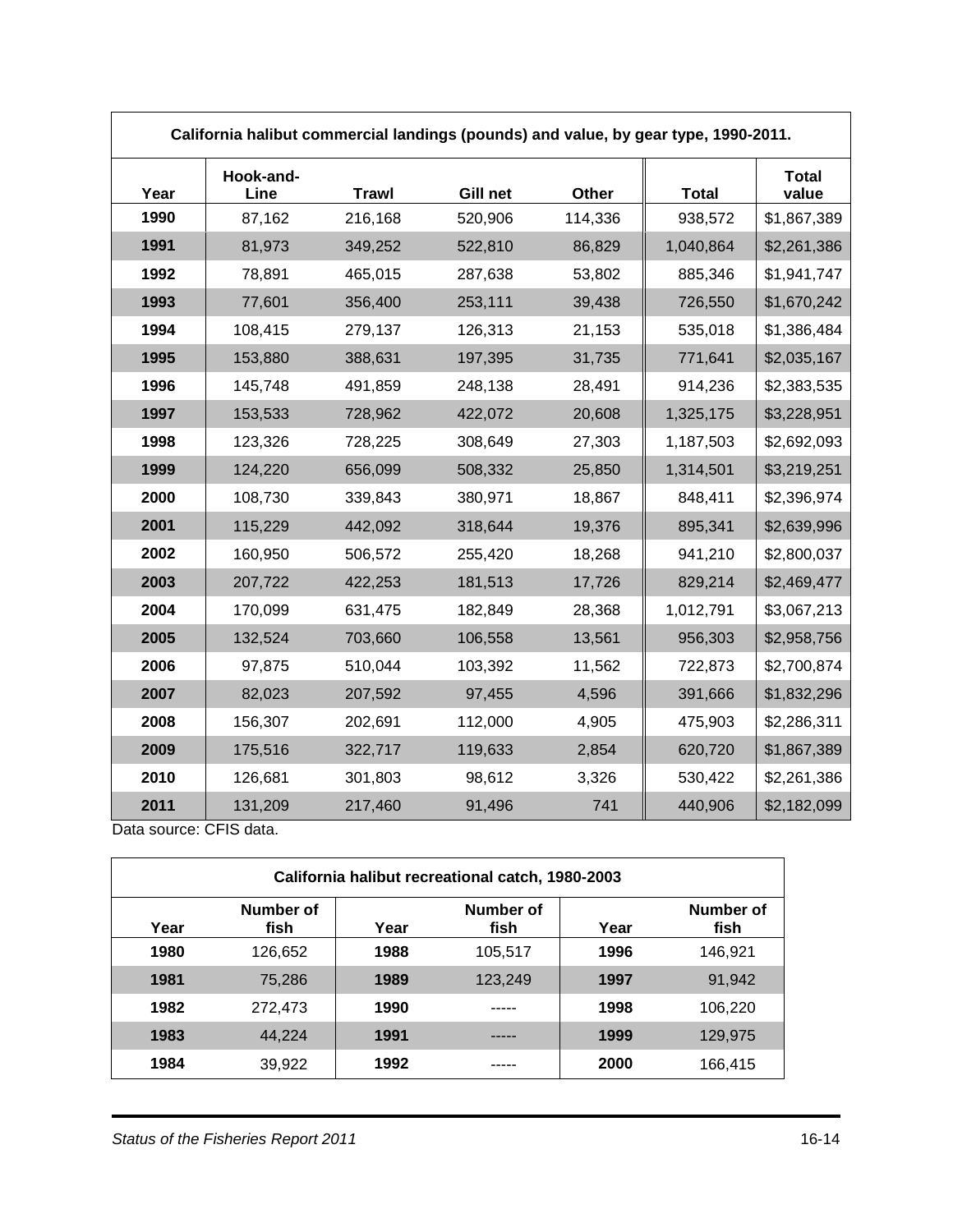| California halibut recreational catch, 1980-2003 |                                                                             |      |         |      |         |  |
|--------------------------------------------------|-----------------------------------------------------------------------------|------|---------|------|---------|--|
| Year                                             | Number of<br>Number of<br>Number of<br>fish<br>fish<br>fish<br>Year<br>Year |      |         |      |         |  |
| 1985                                             | 72,016                                                                      | 1993 | 66,145  | 2001 | 192,115 |  |
| 1986                                             | 125.715                                                                     | 1994 | 105.318 | 2002 | 239,865 |  |
| 1987                                             | 187,130                                                                     | 1995 | 337,231 | 2003 | 199,086 |  |

Data source: MRFSS data, all fishing modes and gear types combined. Data for 1990-1002 are not available.

| California halibut recreational catch, 2004-2011. |                   |      |                   |  |  |  |  |
|---------------------------------------------------|-------------------|------|-------------------|--|--|--|--|
| Year                                              | Number of<br>fish | Year | Number of<br>fish |  |  |  |  |
| 2004                                              | 45,962            | 2008 | 74,531            |  |  |  |  |
| 2005                                              | 49,225            | 2009 | 61,676            |  |  |  |  |
| 2006                                              | 48,575            | 2010 | 48,701            |  |  |  |  |
| 2007                                              | 35,378            | 2011 | 25,496            |  |  |  |  |

Data source: CRFS data, all fishing modes and gear types combined.

|      | California halibut commercial passenger fishing vessel (CPFV) catch, 1947-2011. |      |                   |      |                   |  |  |
|------|---------------------------------------------------------------------------------|------|-------------------|------|-------------------|--|--|
| Year | Number of<br>fish                                                               | Year | Number of<br>fish | Year | Number of<br>fish |  |  |
| 1947 | 104,436                                                                         | 1969 | 27,634            | 1991 | 5,984             |  |  |
| 1948 | 143,462                                                                         | 1970 | 29,968            | 1992 | 4,343             |  |  |
| 1949 | 104,639                                                                         | 1971 | 10,598            | 1993 | 5,335             |  |  |
| 1950 | 85,935                                                                          | 1972 | 8,140             | 1994 | 7,528             |  |  |
| 1951 | 59,295                                                                          | 1973 | 9,622             | 1995 | 19,957            |  |  |
| 1952 | 34,158                                                                          | 1974 | 10,292            | 1996 | 20,619            |  |  |
| 1953 | 34,292                                                                          | 1975 | 9,118             | 1997 | 16,480            |  |  |
| 1954 | 59,674                                                                          | 1976 | 10,075            | 1998 | 12,332            |  |  |
| 1955 | 35,802                                                                          | 1977 | 6,982             | 1999 | 14,939            |  |  |
| 1956 | 21,661                                                                          | 1978 | 5,409             | 2000 | 15,854            |  |  |
| 1957 | 10,795                                                                          | 1979 | 6,329             | 2001 | 19,298            |  |  |
| 1958 | 16,192                                                                          | 1980 | 6,517             | 2002 | 14,668            |  |  |
| 1959 | 25,365                                                                          | 1981 | 11,440            | 2003 | 16,349            |  |  |
| 1960 | 48,310                                                                          | 1982 | 11,804            | 2004 | 6,115             |  |  |
| 1961 | 108,011                                                                         | 1983 | 5,682             | 2005 | 6,174             |  |  |